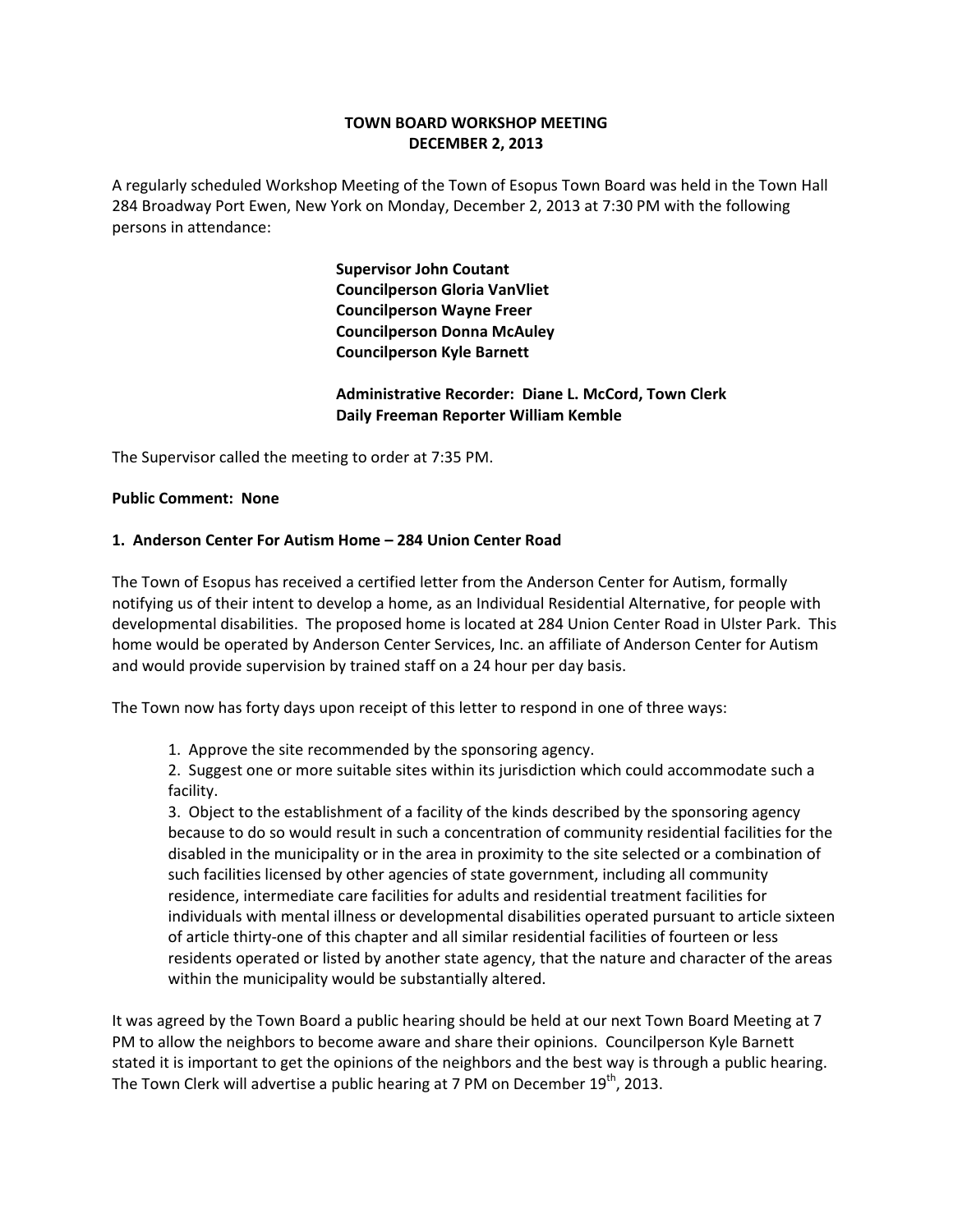Supervisor Coutant will notify Neil Pollack the CEO/Executive Director for the Anderson Center for Autism to attend this public.

## **2. Time Warner Franchise Documents**

Time Warner Cable sent a thirty page document to the town regarding franchises. The Town of Esopus has never charged a franchise fee. The Supervisor asked if any Board Member had second thoughts about this? Councilperson Gloria VanVliet was not in favor of charging a franchise fee. It was suggested by the Supervisor, Time Warner Cable may want to consider a donation to the town. Councilperson Wayne Freer wanted to read over the documents to see if there were any changes and compare it to their last documentation. All Town Board members wanted copies of the agreement to review.

# **3. Union Negotiations**

There was a memo sent to the Town Board regarding union negotiations. The Supervisor spoke with Micke Kutski, UPSEU, regarding the negotiations. Mike suggested the week of December 9<sup>th</sup>. They have chosen the first date of Tuesday, December  $10^{th}$  at 9:30 am. Councilperson Gloria VanVliet believes the union wanted dental insurance. Our insurance carrier Kim Hubert may be able to provide prices. Supervisor Coutant thinks this is their only request. He thinks the length of the contract should be considered.

## **4 . Port Ewen Housing (Meadows) – Stanley Schutzman Letter)**

The Attorney for Esopus Housing came before the Planning Board. The Supervisor asked for approval for the following letter:

Re: Communication Re: Pending Subdivision Application – Meadows at Esopus (aka Port Ewen Housing), Cynthia and Eugene Street – Town of Esopus – Case No. 2006‐10

Dear Mr. Schutzman:

Please be advised that the Town Board of the Town of Esopus reviewed your letter dated 11/13/2013 at the Town Board Workshop Meeting in November. A quick critique indicates substantial misleading information that you somehow obtained relative to water mains, etc.

The Town Board has requested an appearance by your client, engineer, etc. at the Town Board Workshop Meeting to be held on Tuesday, December 17, 2013 at 7:30 PM. I believe that an agreement can be preliminarily resolved to everyone's benefit at this time. Enclosed please find a copy of the Engineer's Report for Proposed Water/Sewer System submitted by Andrew B. Fetherston, P.E. of Maser Consulting dated May 30, 2012 regarding the proposed water/sewer issues for review.

Please contact my office at (845) 331‐0676 advising us of your attendance.

Sincerely,

John K. Coutant, Supervisor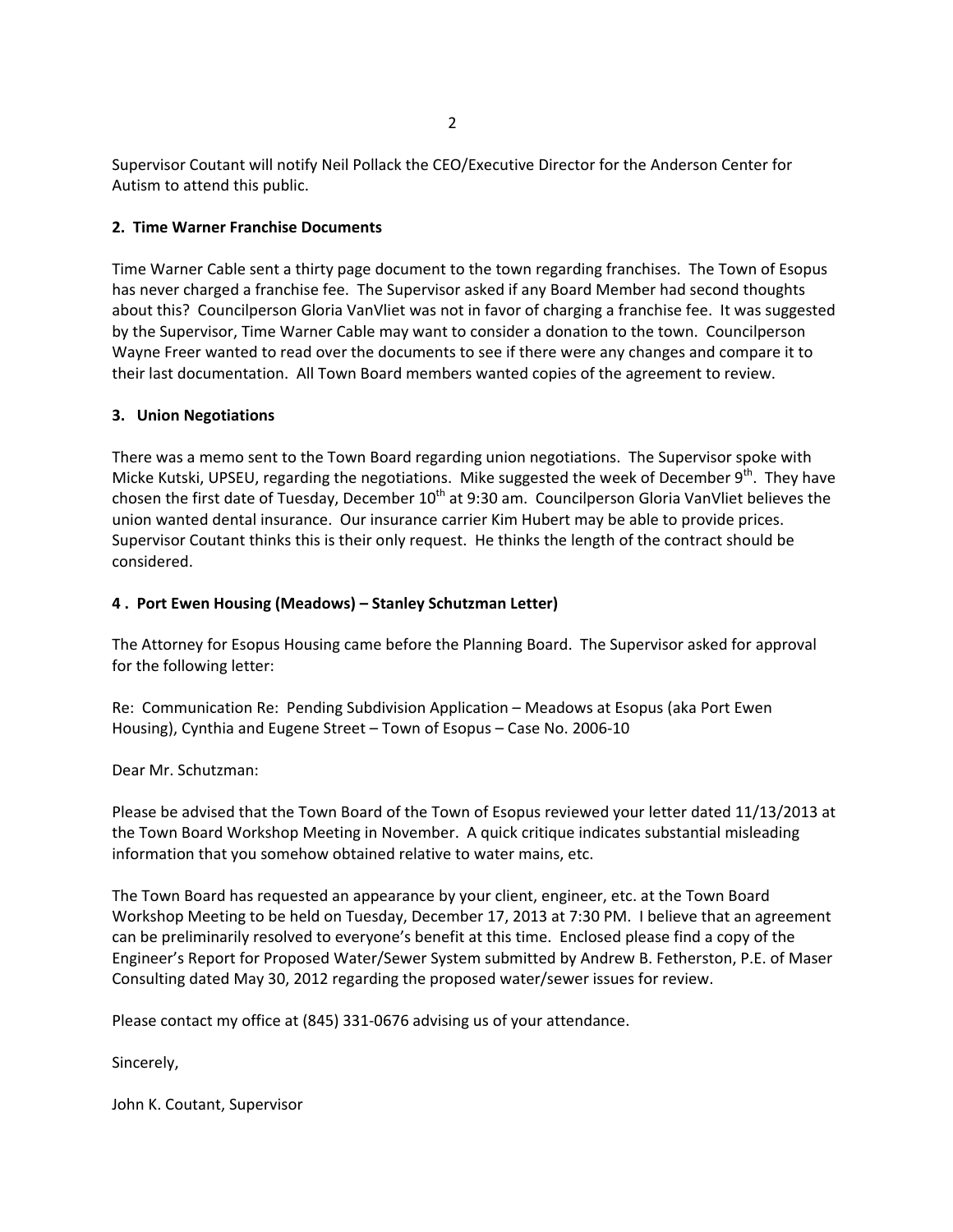Supervisor Coutant stated we have no twelve inch water mains in the town. The Storm Water District is wrong. We should have Fred Zimmer attend this meeting also. The Town Board approved the letter to be sent to Mr. Schutzman.

### **5. Survey‐ Dept. of Sociology**

A series of questions regarding the supply of natural gas and fracking have been asked in this survey. It has had a large impact on the sale of natural gas. Councilperson Freer said this survey comes from Southern Illinois University in Carbondale. Councilperson Kyle Barnett suggested writing a letter thanking them but we chose not to participate in the survey. All Town Board Members agreed.

### **6. Miscellaneous Information**

### **Ulster County Transportation Council**

Councilperson Wayne Freer will attend the Ulster County Transportation Council to be held tomorrow. There are several grants available to the county but it takes them a year to be processed. These are for major projects. There was a good deal of paperwork to be completed and submitted and this has been done. It is basically a worksheet. Councilperson Freer would like to be put on the agenda for the next workshop.

The next Ulster County Transportation Meeting will be held in February. Supervisor Coutant said Councilperson Freer is the administrator and public works manager. The Supervisor explained Tim Keefe, our Building Inspector, is the Flood Plain Manager. Bruce Woineski from the Highway Dept. helped to draw up the plan. If there is a meeting Bruce and Tim Keefe should attend suggested the Supervisor. Under Land Usage and Committee Planning Myles Putman and Roxanne Pecora should be the representatives.

### **Solar Actuaries**

Randolph Horner: The next Workshop Meeting Randolph Horner has asked to be placed on the agenda. Jerome Wilber, Supervisor in Woodstock wants to sell their town actuators. We do not know if we would need them since all our actuators have recently been replaced.

### **7. Executive Session – Riverview Certiorari**

**A Motion to enter into Executive Session was made by Councilperson Kyle Barnett at 8:05 PM and seconded by Councilperson Wayne Freer to discuss the River Certiorari. All Town Board Members voted in favor. Motion Carried.**

**A Motion to adjourn from Executive Session was made by Councilperson Gloria VanVliet and seconded by Councilperson Wayne Freer at 8:11 PM. All Town Board Members voted in favor. Motion Carried.**